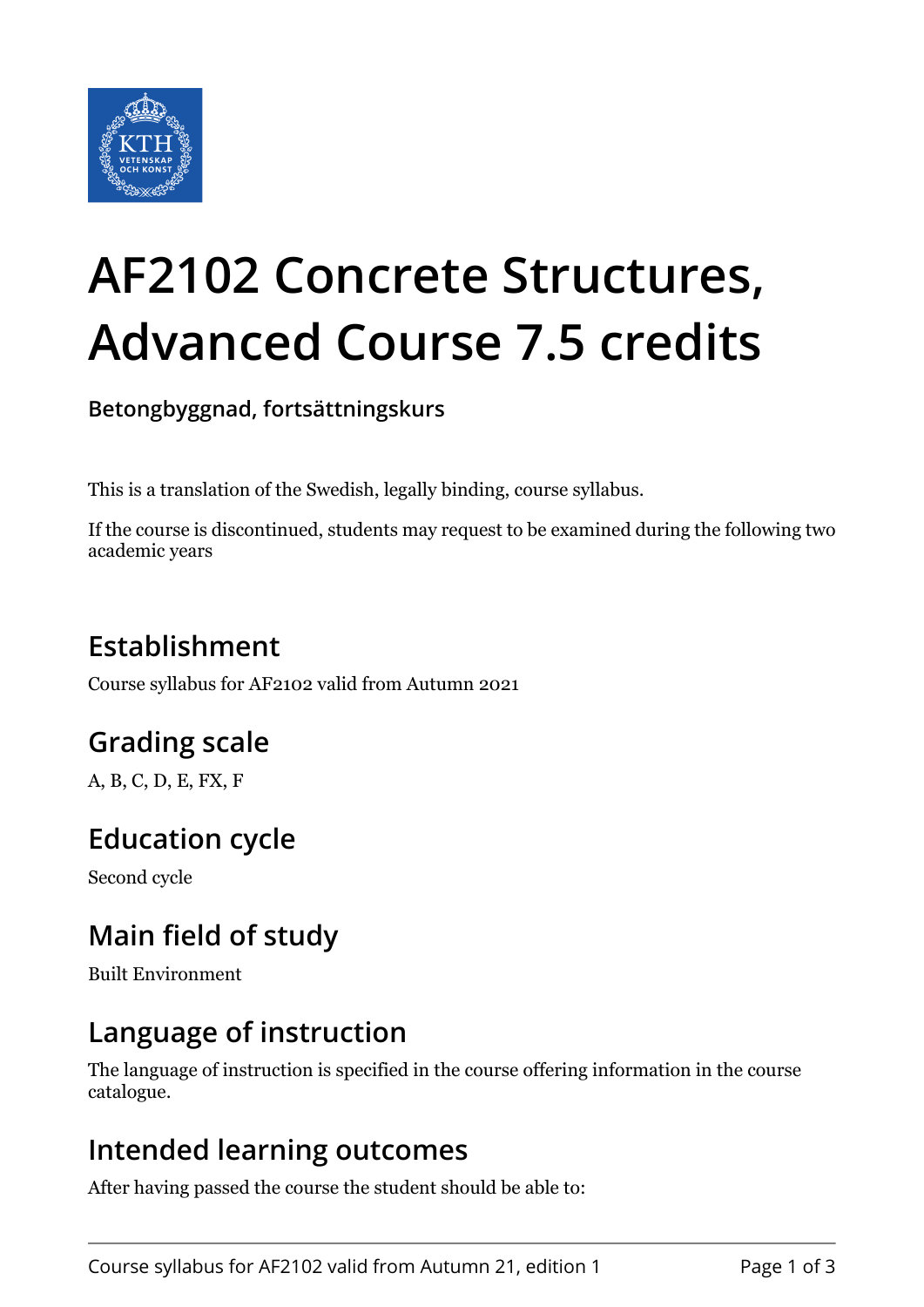- Explain the principles for concrete frame systems.
- Design reinforced concrete structures in the serviceability stage.
- Explain the theoretical background of fracture mechanics implemented for concrete.
- Design reinforced concrete beams using the finite element method.

• Explain the causes of cracking of newly cast, massive concrete structures and be able to asses the risk of crack formation and to recommend actions for crack reduction.

• Design concrete structures with respect to material properties and durability.

• Explain cracking strength, residual strength, ductility index and the residual strength factor.

• Explain the modes of action of bonding shotcrete, rock anchored shotcrete and shotcrete arches.

• Calculate the load bearing resistance of bonding shotcrete and rock anchored shotcrete in some simple cases.

#### **Course contents**

- Concrete frame systems.
- Serviceability state and deformations
- Massive concrete structures
- Concrete materials
- Fiber reinforced concrete
- Shotcrete (sprayed concrete)

•

Finite element modelling of concrete structures

## **Specific prerequisites**

Documented knowledge in Structural Mechanics, Structural Engineering and Concrete Structures equivalent to at least 4 times 7.5 ECTS corresponding to the content in courses AF1006, AF1005, AF2003 and AF2101.

Eng B/6 according to the Swedish upper secondary school system.

## **Examination**

 $\bullet$  TEN1 - Examination, 4.5 credits, grading scale: A, B, C, D, E, FX, F

Course syllabus for AF2102 valid from Autumn 21, edition 1 Page 2 of 3